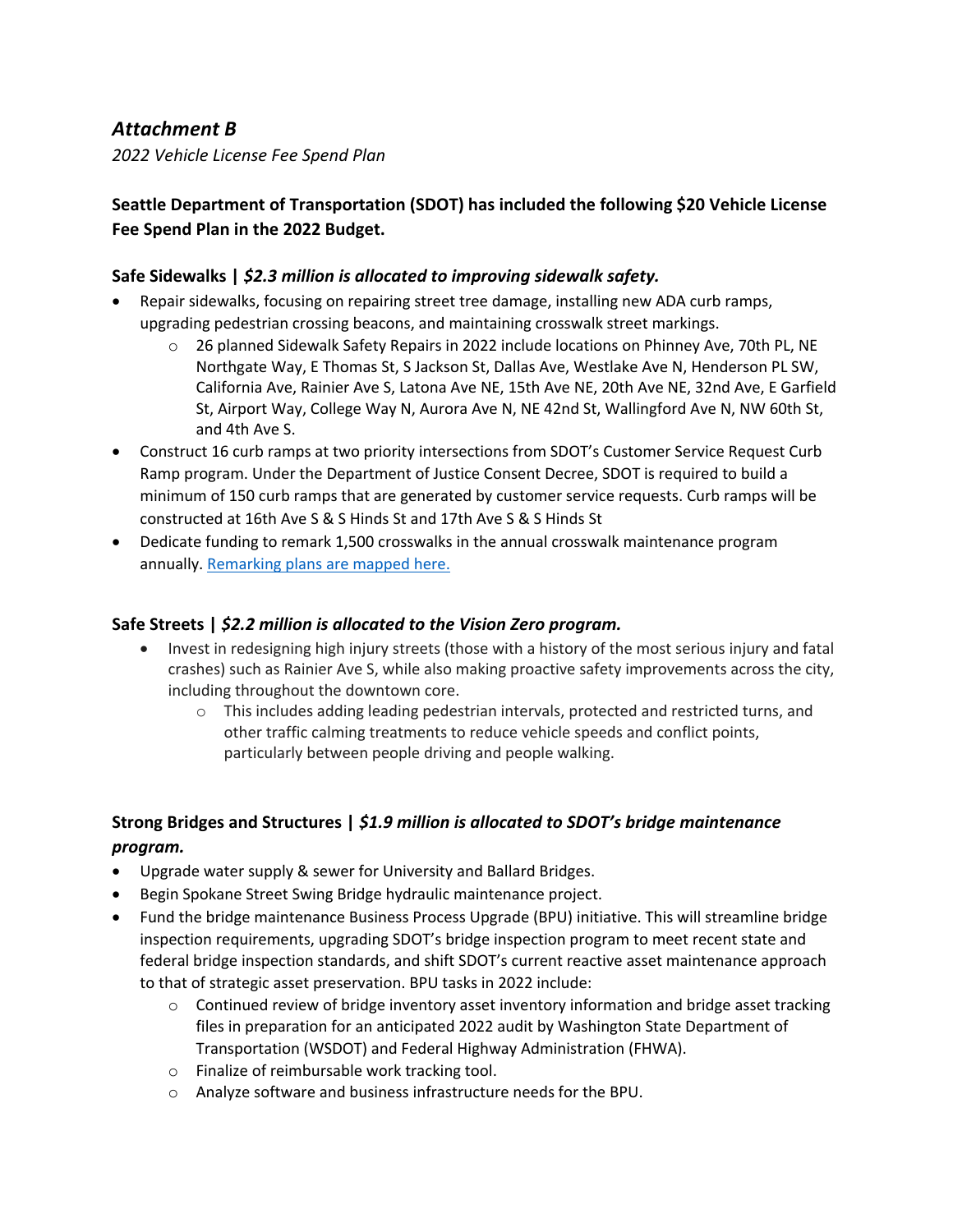- $\circ$  Develop standard operating procedures and tools for use of element level condition data for:
	- Staffing analysis, applying Race and Social Justice Initiative (RSJI) principles.
	- § Development and implementation of an industry-standard life-cycle cost analysis approach to forecast regular and major maintenance and capital replacement needs.
- $\circ$  Incorporate BPU outcomes in to the department-wide strategic asset management plan.
- o Hire of 2.0 new positions to lead and support the BPU program.

## **Active Transportation Maintenance |** *\$800,000 is allocated to maintenance of the active transportation network.*

- Maintain bicycle signals and sweep bike lane infrastructure citywide to ensure that these facilities are functioning as designed for all user groups. Such maintenance includes:
	- o **Tuff post replacement:** Provide consistent upgrades to corridors through a proactive replacement corridor approach that reduces costs and improves outcomes.
	- o **Spot improvements:** Improve safety, particularly at intersections, by providing new paint and updated channelizations based on observations and analysis.
	- o **Vegetation Management/Tree Pruning:** Extend and diversify SDOT's approach to controlling overgrowth from private property and planting strips into bike lanes. New instreet bike facilities need more frequent mowing and vegetation management to keep lanes safe for people biking.
	- o **Cleaning/Sweeping:** Expand SDOT's capacity to efficiently clean narrow bike facilities that are separated from vehicular traffic. SDOT has acquired one narrow bike lane sweeper and will add another similar sweeper to the program to make progress towards this goal. Additionally, funding allows SDOT to add capacity to increase the current level of service by providing extended hours of sweeping. This equipment can also support fast snow removal and pre-treating of surfaces before prolonged winter weather events.
	- o **Planter Maintenance:** Assist with the maintenance of planters that are associated with bike lanes downtown along, for example, 2nd Ave, Pike/Pine and Wilson Ave S. Urban Forestry will move from a reactive to proactive maintenance regimen to reduce graffiti and trash accumulation, fund watering during the Summer, and increase the frequency of plant replacements.

## **Planning Ahead |** *\$550,000 is allocated to planning for a citywide Seattle transportation plan and preparing for a future transportation funding package.*

- Prepare a values-driven transportation plan, built upon inclusive community engagement, to integrate and update Seattle's modal networks and prepare for the next transportation funding package.
	- o The Seattle transportation plan will:
		- Establish a renewed long-range plan for our transportation system organized around community aspirations and our SDOT vision, values, and performance goals (namely equity, sustainability, safety, and stewardship).